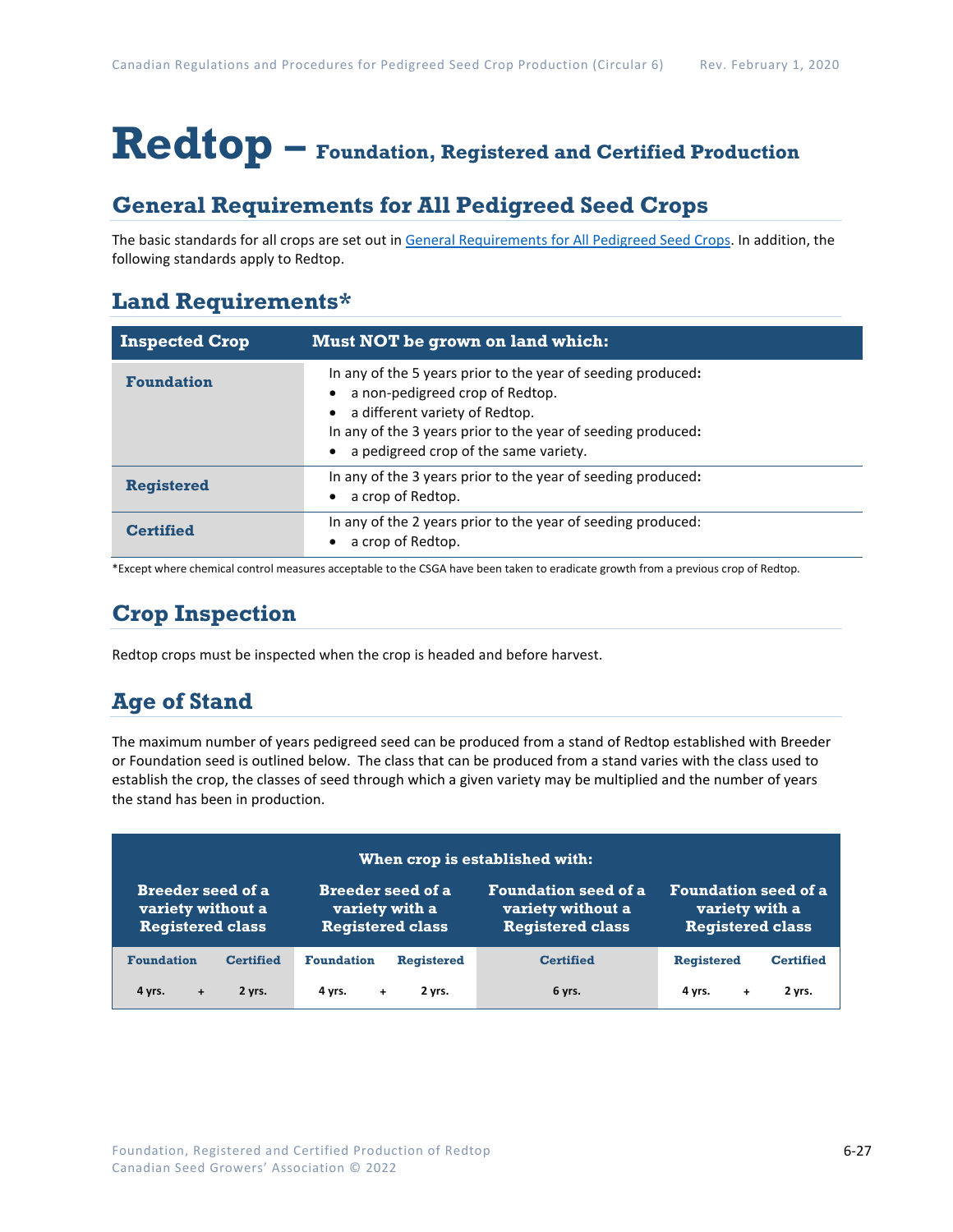## **Crop Standards**

### **Isolation**

The isolation must be reasonably free from plants that may cross pollinate with the inspected crop. The risk to varietal purity posed by plants that may cross pollinate varies depending on area, density, stage of maturity and distance from the inspected crop. These factors will be taken into consideration in determining the pedigreed status of the inspected crop. Not more than 3 plants per square meter, on average, of plants that may cross pollinate with the inspected crop should be in the required isolation adjacent to an inspected crop.

Minimum Isolation Distances Required from an Inspected Crop to Other Crops:

1. Varietal Purity **Distance** 

 $\mathcal{L}$ 

- a. Inspected pedigreed Redtop of same variety and class 1 meter (3 feet)
- b. Inspected pedigreed Redtop of same variety, different class 3 meters (10 feet)
- c. Planted with Certified seed of the same variety 3 meters (10 feet)\*
- d. Different varieties of Redtop or non-pedigreed Redtop Table below

\* For Certified crop status only, provided the pedigree of the Certified seed used can be established.

|                                  | <b>Minimum Isolation Distance</b> |                   |                  |
|----------------------------------|-----------------------------------|-------------------|------------------|
| Area of<br><b>Inspected Crop</b> | <b>Foundation</b>                 | <b>Registered</b> | <b>Certified</b> |
| 5 acres or less                  | 400 m (1312 ft)                   | 300 m (984 ft)    | 150 m (492 ft)   |
| More than 5 acres                | 300 m (984 ft)                    | 100 m (328 ft)    | 50 m $(164 ft)$  |

#### 2. Mechanical Purity **Distance** Distance

a. Bentgrasses, Bluegrasses, Orchardgrass 3 meters (10 feet)

#### Border Removal in Lieu of Isolation:

For seed crops in excess of 5 acres, removal of a border from the inspected crop in lieu of the required isolation to a different variety or non-pedigreed Redtop is permitted as outlined in the table below. The border must be allowed to shed pollen before being discarded.

|                       |                                                         | <b>Border Removal in Lieu of Isolation Distances</b>               |  |  |
|-----------------------|---------------------------------------------------------|--------------------------------------------------------------------|--|--|
| <b>Inspected Crop</b> | Actual isolation distance.<br>from contaminating source | Distance to be removed from<br>the inspected seed crop             |  |  |
| <b>Foundation</b>     | 300 m (984 ft) +                                        | $0 \text{ m}$ (0 ft)                                               |  |  |
|                       | 200 - 299 m (656 - 983 ft)                              | 3 m (10 ft)                                                        |  |  |
|                       | 150 - 199 m (492 - 655 ft)                              | 5 m $(16 ft)$                                                      |  |  |
|                       | less than 150 m (492 ft)                                | 5 m (16 ft) + 150 m (492 ft) minus                                 |  |  |
|                       |                                                         | the actual isolation distance                                      |  |  |
| <b>Registered</b>     | 100 m (328 ft) +                                        | $0 \text{ m}$ (0 ft)                                               |  |  |
|                       | 75 - 99 m (246 - 327 ft)                                | 3 m (10 ft)                                                        |  |  |
|                       | 50 - 74 m (164 - 245 ft)                                | 5 m $(16 ft)$                                                      |  |  |
|                       | less than 50 m $(164 ft)$                               | 5 m (16 ft) + 50 m (164 ft) minus<br>the actual isolation distance |  |  |